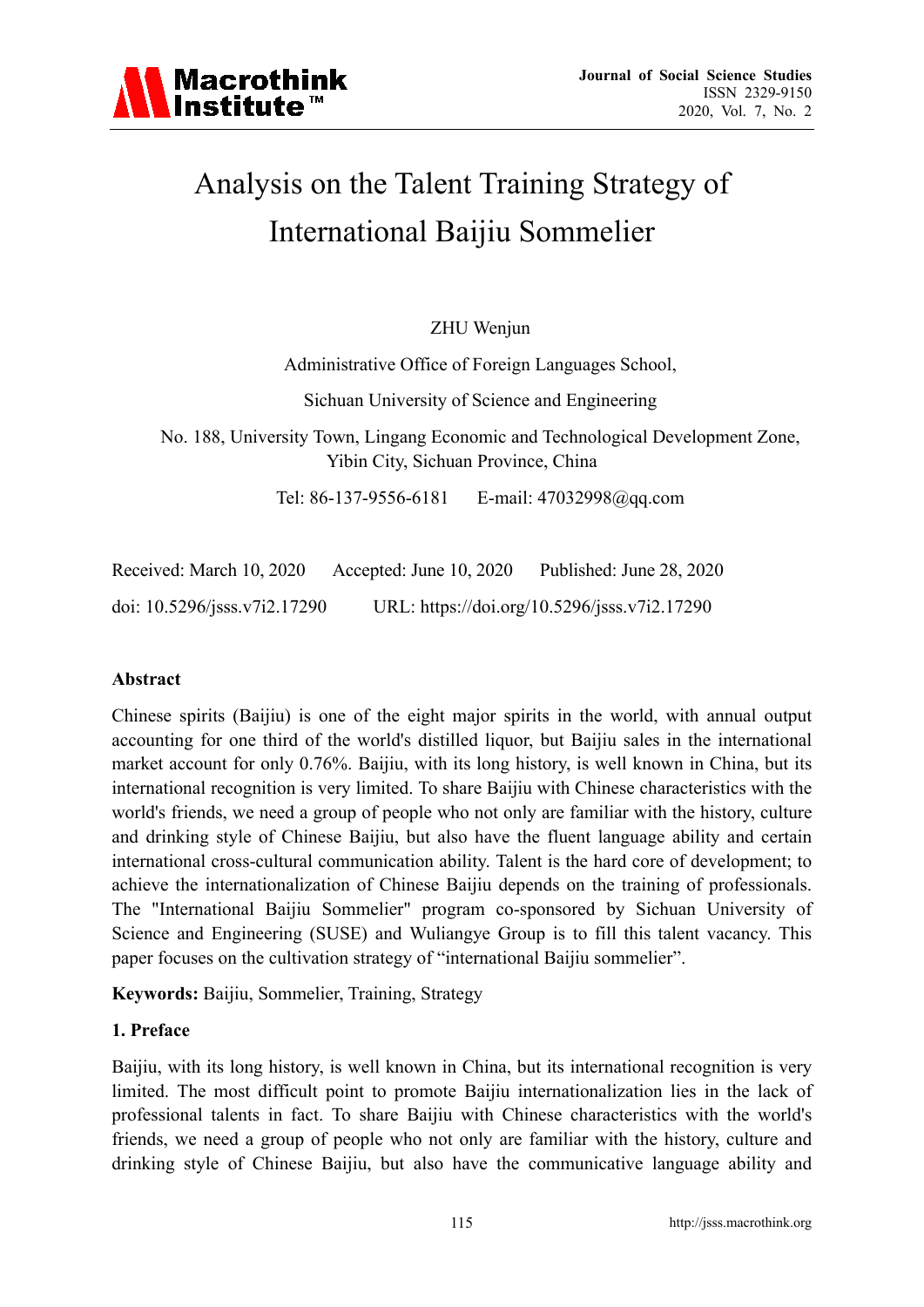

certain international cross-cultural communication ability.

In cooperation with China's leading Baijiu producer-Wuliangye Co., Ltd., the opening ceremony of the international Baijiu sommelier class was held at Sichuan University of Science and Engineering on the afternoon of June 22, 2018, marking the official opening of the first Chinese Baijiu sommelier training program. As a member of the Sichuan Baijiu International Communication Research Center, I have the honour to serve as the Class Adviser of the student class. Many liquor industry leaders and media friends attended the ceremony, including Mr. Song Yushu, Secretary-General of China Liquor Industry Association, Mr. Liu Zhenguo, Deputy Secretary-General of Marketing Professional Committee of China Liquor Industry Association, Mr. Zhao Dong, Deputy Chief Engineer of Wuliangye Co., Ltd., Ms. Yang Yunxia, Minister of the Party and Mass Work of Wuliangye Co., Ltd., Mr. Qiao Zongwei, Director of Technical Research Centre of Wuliangye Co., Ltd., Mr. Tuo Xianguo, President, Ms. Gong Min, Deputy Party Secretary, Mr. Yan Jie, Vice President, and Mr. Gao Xiaolin, Vice President of Sichuan University of Science and Engineering, and leaders from Yibin Qinglang Ecological Baijiu Co., Ltd., Yibin Zijun Denggong Baijiu Co., Ltd., Yibin Xufu Baijiu Co., Ltd., Yibin Jinliangzao Baijiu Co., Ltd., Yibin Jinxilai Baijiu Co., Ltd. as well as media representatives from Huaxia Liquor News, Sichuan Economic Daily, Yibin Municipal TV Station, Yibin Daily, Yibin Evening News, Yibin News Network etc..

The launch of the first "International Baijiu Sommelier" class aims to train outstanding international sommeliers with passion and dedication, unity and cooperation, and broad knowledge of humanities and social sciences and strong cross-cultural communication skills for famous liquor companies such as Wuliangye, which is both the first domestic and international initiative. The successful opening ceremony attracted the attention of a group of industry and media people at home and abroad, who showed great interests and supports to the program.

# **2. The Definition of International Baijiu Sommelier**

International Baijiu Sommelier, a loanword of "wine sommelier", is distinguished from the wine sommelier in the general sense. In general, sommelier comes from French and refers exclusively to the waiter in charge of drinks in hotels and restaurants, who has professional wine knowledge and skills to provide wine service and consultation to guests and is in charge of the menu design, wine identification, evaluation, procurement, sales and wine cellar management. A good sommelier should not only have the basic knowledge and professional skills of wine, but also know how to design side dishes, have the ability to appreciate wine, have a deep evaluation foundation for wine, and be familiar with the requirements of wine procurement, and be good at managing wine cellar.

For the Chinese Baijiu drinking group, Baijiu is a hobby drink; however, with the improvement of people's living standards, drinkers' requirements for Baijiu are also changing. Nowadays, people drink not only simply for the need of addiction, stimulation or relaxation, but also for the appreciation of its color, fragrance and taste, and style of liquor. Drink is regarded as a kind of beautiful enjoyment, making the content of life more colorful. Such a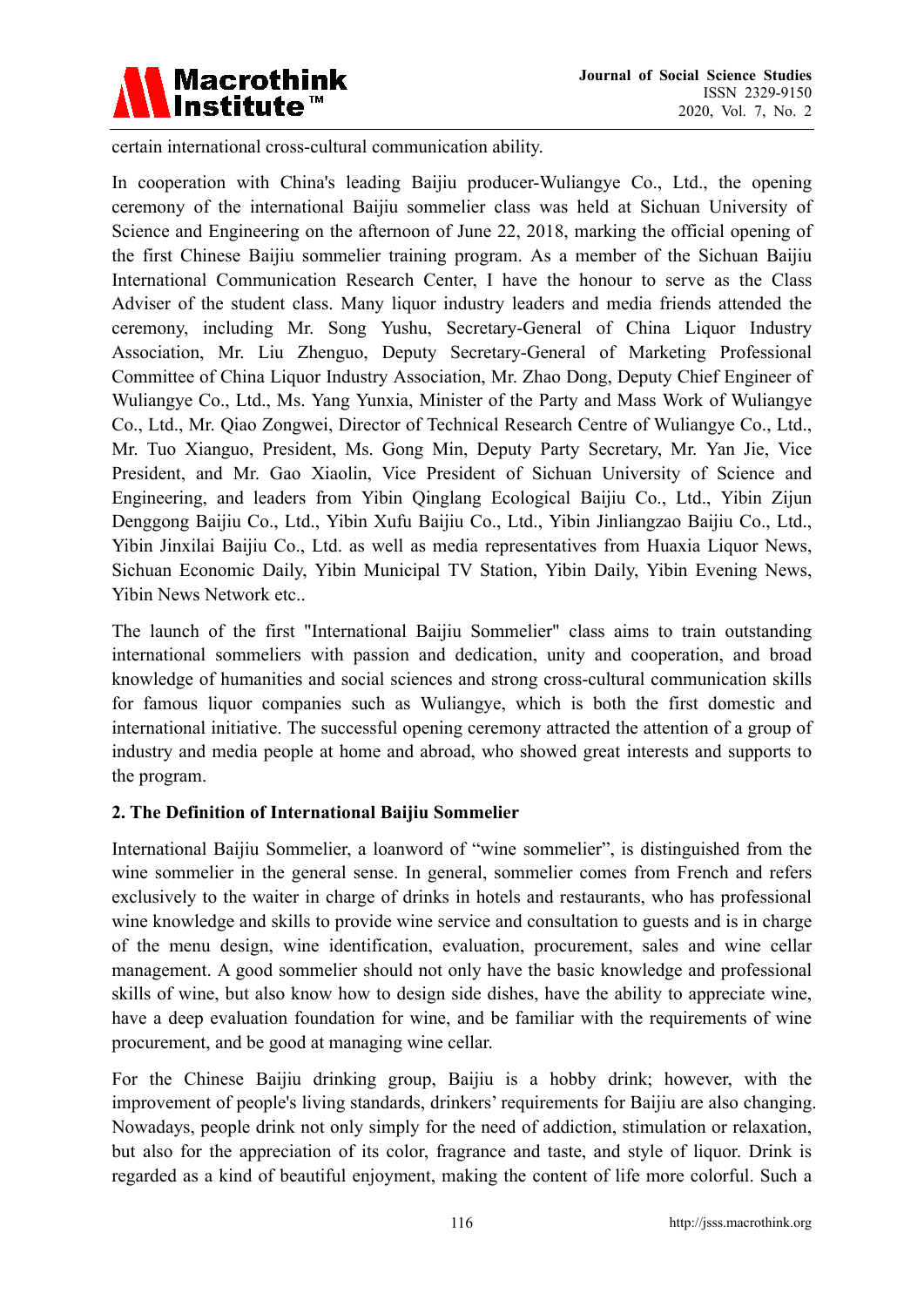

change makes Baijiu become a drink that drinkers need to have a certain professional knowledge about it, then they can only experience the charm of it. Therefore, a Baijiu sommelier is required to have the similar expertise of a wine sommelier for wine. In addition, the international Baijiu sommeliers have the responsibility of sharing the Baijiu culture with global partners. This requires them to have broad international vision, innovative spirit and practical ability, solid bilingual foundation, broad knowledge of humanities and social sciences and strong cross-cultural communication skills.

In recent years, with the Chinese Baijiu market booming, sommelier, the heavyweight figure of high-end restaurants and hotels, has also begun to become the market's hottest professional, said Mr. Song Yushu, Secretary-General of China Liquor Industry Association. Therefore, the market demand for liquor sommeliers is huge.

# **3. Training Strategy**

One who has talents feels easy and one who has no talents feels anxious. General Secretary Xi Jinping stressed at the opening ceremony of the CPC's 19th National Congress that talent is a strategic resource to achieve national rejuvenation and win international competition initiative. It is necessary for us to adhere to the principle of Party management of talents, gather the world's outstanding talents who are to be fully given role to play and speed up the construction of talents empowering the country. We need to implement an active, open and effective talent policy to bring the outstanding talents outside the Party and both home and abroad into the great struggle of the Party and the people based on our wisdom of finding talents, sincerity of love to talents, courage to use talent, inclusive magnanimity to talents, and good practice to attract talents. To build an open view of talent in the great era of talent, we need to use an open, a tolerant and respectful attitude to promote the work of talent. In the cultivation of talents in liquor industry, it is necessary to mobilize the industry, enterprises and scientific research institutions to work together to cultivate the international talents in the industry.

To cultivate international Baijiu sommelier requires meticulous and conscientious work in every link of training. From the selection of students, to the training program, the arrangement of teachers, and the practice of students, we need to fully consider the professional skills and qualities required by international Baijiu sommelier, and realize the ultimate goal of training international Baijiu sommelier.

#### *3.1 The Selection of Students*

Ram Charan, in his book The High Essential Leader- How to Grow Fast, Take on New Responsibilities, and Make an Impact, argues that high-potential people should have the characteristics of "daring to conceive a big picture, daring to break through the impossible, and being good at building an ecosphere". [3] The characteristics of these three aspects have great relevance to personal characters and thinking style. Therefore, in the talent selection stage, if we can find students with the above three characteristics, we can make the later training twice the result with half the effort.

There are nearly 40,000 students in SUSE and the selection work is carried out among all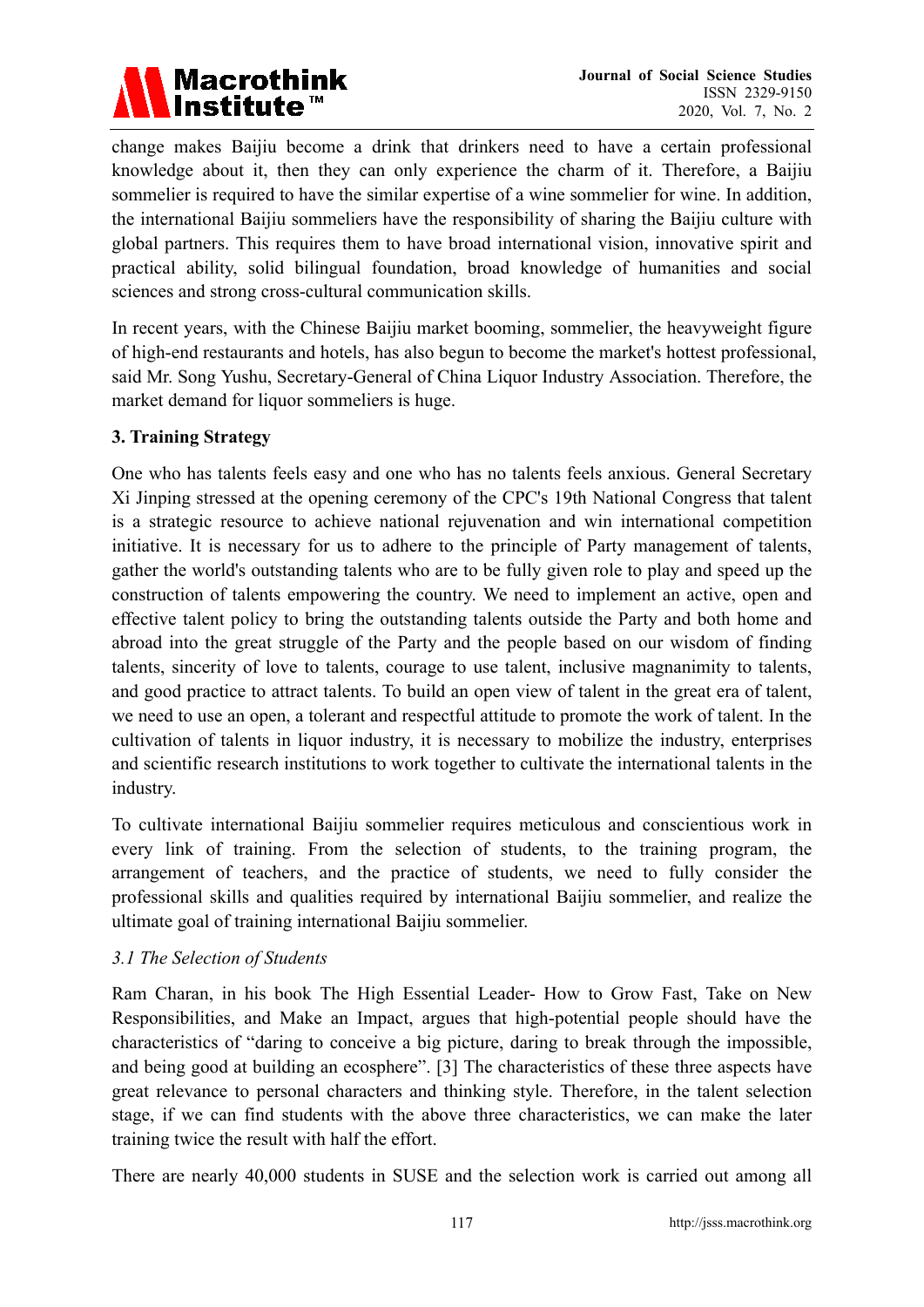

students including junior college students, undergraduates and postgraduates. Through the primary and secondary selections and interview, according to their career pursuit, bilingual skills, communication skills, adaptability, cooperation spirit, service awareness and other dimensions, we can finally sort out the first batch of Baijiu sommelier candidate students.

The order of interview and speech are determined by drawing lots. The full mark is 100 including the language expression ability, contingency ability, comprehensive accomplishment, overall image etc. of candidates; the average from the judges is the interview score of each candidate. Candidates in the final top 30 according to the score of the contestants can be admitted to the international Baijiu sommelier class.

## *3.2 The Training Curriculum*

Closely adhering to the goal of cultivating the talents of the international Baijiu sommelier, the core members of the program have spent three months on the design and investigation and finally established the final form of the curriculum system based on the full contact with the excellent experts or teachers of various subjects. The training curriculum cover three sections: cultural theory curriculum, social practice curriculum and quality development curriculum. The teachers are Wuliangye senior experts, Baijiu industry experts, translation experts, etiquette experts and foreign language backbone teachers. As for the form of teaching organization, the organizational principles of combining theory with practice, combining classroom teaching with special lectures, and combining school teaching with enterprise experience are established.

The curriculum include: overview of Chinese Baijiu, Chinese Baijiu products and services, Chinese Baijiu distilling (focusing on the technology of Wuliangye), the unique advantages of Wuliangye, Chinese Baijiu customs (focusing on Yibin's local style), liquor lexicography, translation practice (focusing on liquor translation), interpretation practice (focusing on liquor translation), cross-cultural communication, international trade (focusing on liquor trade), international liquor market, business English writing, international business negotiation skills, etc.

The intensity of the curriculum is equivalent to that of a dual degree. All the curriculum are offered over the weekend, which does not affect students' main course but allows students to make full use of their spare time to learn new skills.

#### *3.3 The Extracurricular Practice*

Apart from the classroom knowledge, students can participate in various social or school practice activities, such as liquor doctrine show, professional lectures on alcohol offered by industry leaders, liquor tasting contest and liquor blending competition of national universities, Luzhou liquor fair and Chengdu sugar and liquor fair, internship in five-star hotels, or direct practice at the sub-companies of Wuliangye, etc. For instance, Li Hang, the royal sommelier, offered a lecture on the origin, concept, work function, professionalism and career planning of a sommelier, and showcased the manners of a sommelier: opening, waking, pouring and drinking of wine. This kind of activity broadens the horizon of the international Baijiu sommeliers and let them grasp the practice skill, fully manifesting the important